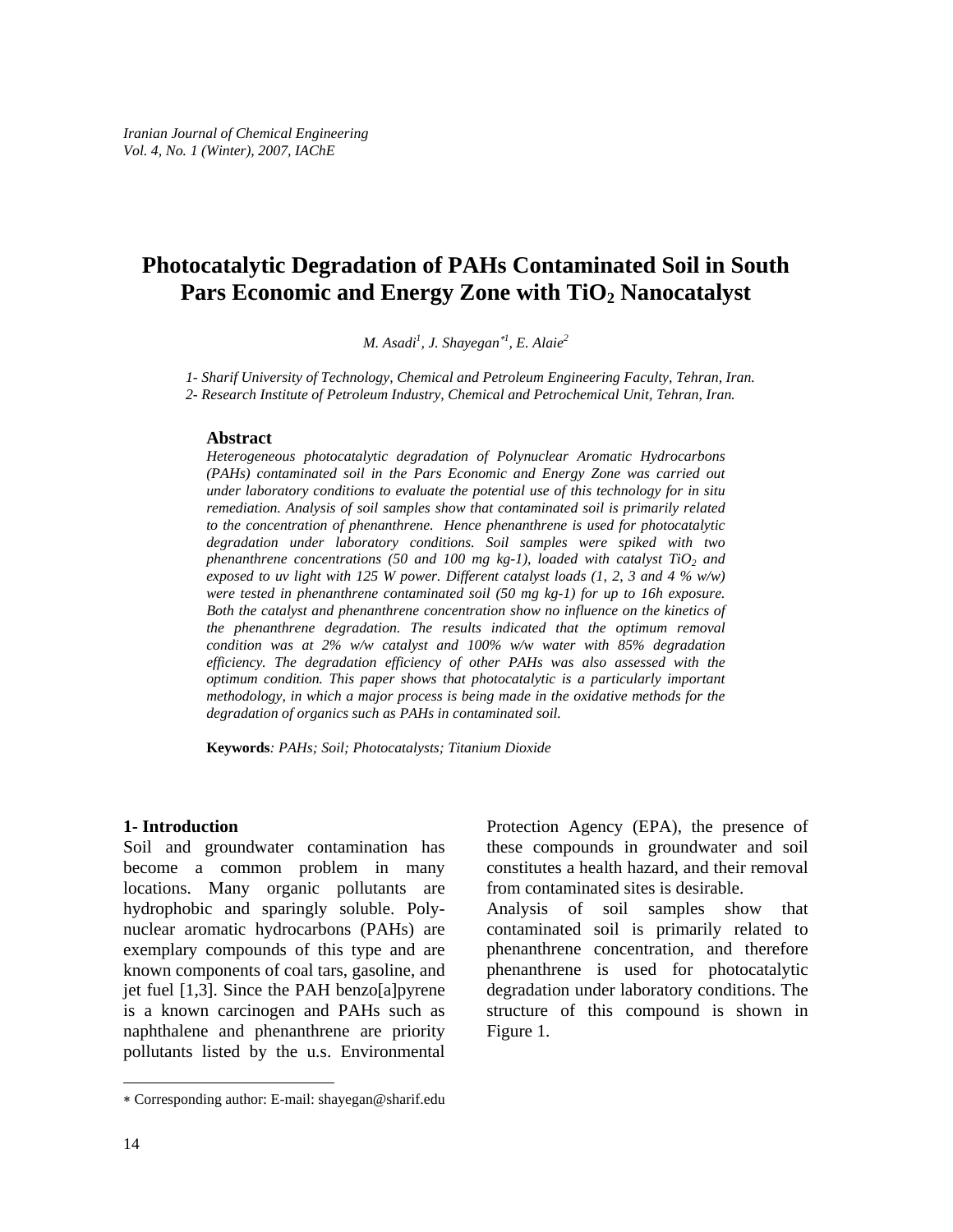

**Figure 1.** Structural formula of phenanthrene

There are numerous technologies with potential application for soil remediation and deactivation processes of hazardous wastes that are focused mainly on biological and chemical treatments. However, the American Environmental Protection Agency (USEPA) has proposed in situ treatment as a potentially safe and economical method of soil cleanup [4,5]. There have been numerous studies exploring the use of soil bioremediation in situ, since it appears to have less impact on the environment. Nonetheless, considering that some waste components can be toxic to the microorganism consortium normally used in this remediation process, long periods of time may be necessary to achieve the target concentration of the contaminants in the soil. In this case, the choice of a chemical treatment based on the use of strong oxidants, such as  $H_2O_2$  and KMnO<sub>4</sub>, may provide a suitable means of destroying xenobiotic contaminants over time periods shorter than those required for biological treatment, leaving byproducts that are ubiquitous in the environment [5,9].

Heterogeneous photocatalysis has been successfully tested as an emerging technology for the decontamination of industrial effluents [8]. Unlike non-destructive traditional methods like volatilization or adsorption onto a solid phase, this process has the advantage of destroying the organic compounds by redox reactions on the catalyst surface. The mechanisms of this process have been described in detail elsewhere [6-8].

As expected in a photon mediated process that, in this particular case, explores the use

of solar light, radiation intensity has to be considered as a key parameter when evaluating process efficiency, which means that, in tropical countries, soil remediation using photocatalysis is very dependent upon the season of the year [5,9]. Another parameter that will influence the extent of degradation is the characteristics of the soil. In this porous medium, the presence of a carrier is necessary to bring together the substrate onto the catalyst surface and this is normally achieved by increasing the amount of water in this medium. Additionally, water molecules can further react on the surface of the catalyst by oxidation in the hole (h+) and generate **·** OH radicals, thus increasing the rate of degradation. The pH is another important parameter, and the presence of an alkaline coadjutant not only impacts the surface charge in the catalyst, but also determines the predominant species of the substrate, con-trolling the extension of adsorption, thus potentially affecting the kinetics of degradation [3].

The feasibility of using heterogeneous photocatalysis in the treatment of highly contaminated soil was recently demonstrated [3].

The present paper describes the investigation of some key parameters such as the amount of catalyst and moisture that can alter the degradation rate of PAHs in contaminated soils when using a photocatalytic treatment combining  $TiO<sub>2</sub>$  and solar light.

PAHs adhere strongly to soils; this action decreases their transport rate and increases the time required for the remediation of contaminated soils [2,3]. The study zones in this paper were the mangrove forest in the Pars Energy and Economic Zone in the south of Iran. Investigation of soil samples in this zone show that the soil samples were contaminated with PAHs and widespread contamination of soil with PAHs has resulted from the operation of a natural gas plant and fallout from the burning of Kuwait's oil fields in 1991.

The results of photocatalytic degradation of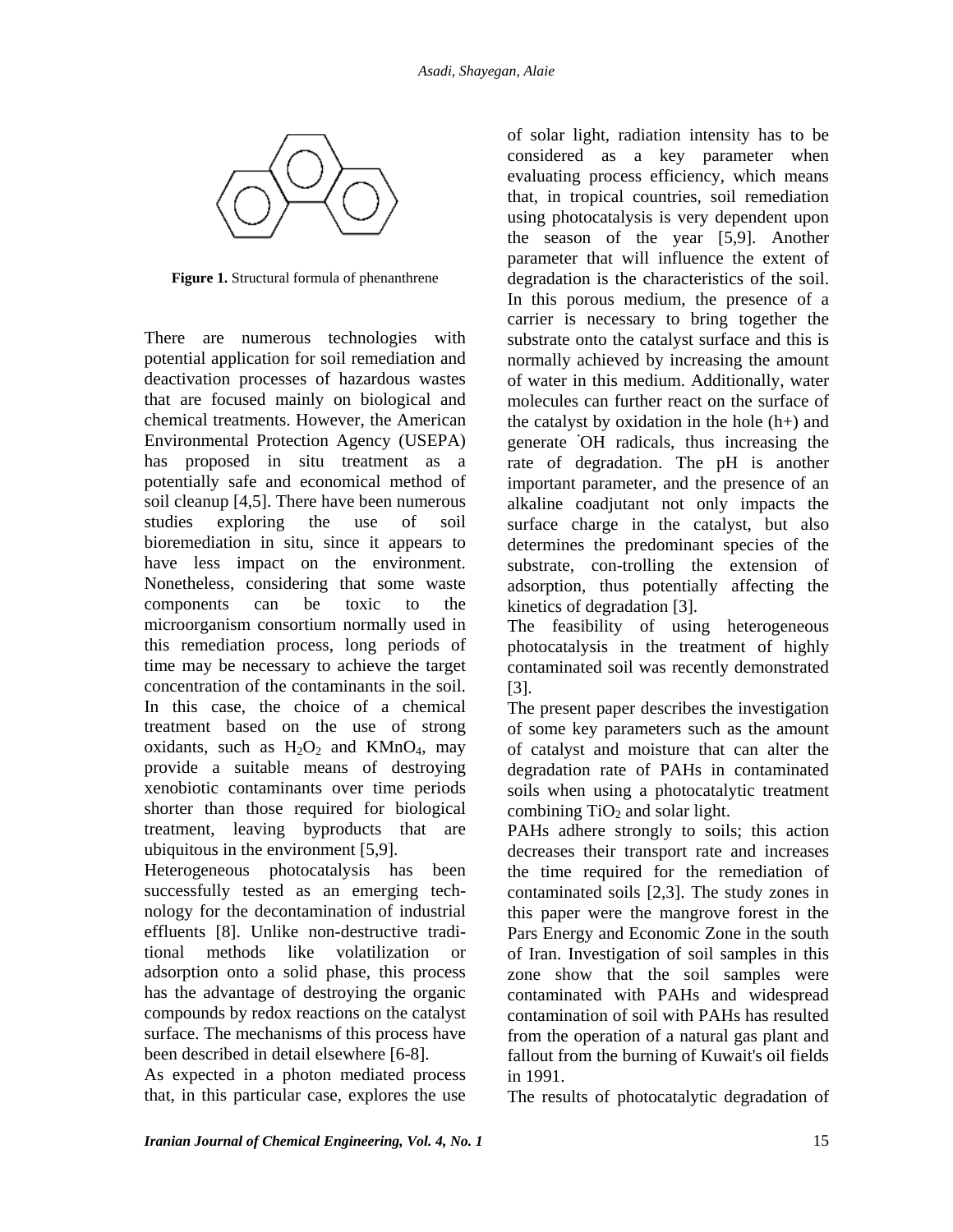PAHs contaminated soil for the set of experiments are discussed. The results were also analyzed in kinetic terms: for example percentage of degradation, degradation constant, and half life of each analyzed in different conditions.

## **2- Experimental**

## **2-1- Materials**

Titanium dioxide (Degussa, P25, nanoporous, 80:20% anatase:rutile mixture) with a Brunaur–Emmett–Teller (BET) surface area of  $50 \pm 15 \text{m}^2/\text{g}$ , and an average particle size of 21 nm was used as received. Pure phenanthrene was used. Acetonitrile  $(HPLC<sup>1</sup>)$ grade), a Merck product, was used in the mobile phase in HPLC. Dichloromethane, (95%) an Aldrich product, was used as solvent. Sandy soil was sieved (2 mm), collected and brought from the Pars Energy and Economic Zone in south Iran.

### **2-2- Soil contamination and irradiation**

The experiments were carried out on a laboratory scale, where 200g of soil contained in petri dishes were contaminated with phenanthrene. The plate was exposed to uv light with 125 W power, normally from 8 a.m. to 24 p.m. for 16h. To follow phenanthrene degradation, 30-40g samples of soil were collected after each 4h of irradiation and analyzed for phenanthrene. The catalyst load was achieved by adding the desired amount of  $TiO<sub>2</sub>$  in the soil samples, followed by manual shaking for 30 min in a 500 ml closed stainless steel reactor. To study the optimum concentration of the catalyst in the destruction of the phenanthrene, five plates were prepared with contaminated soil  $(50mgKg^{-1})$ . In each plate 0, 1, 2, 3 and 4% of  $TiO<sub>2</sub>$  (w/w) were incorporated into the soil and submitted to the treatment. The influence of phenanthrene concentration was also assessed through the contamination of three soil samples with 10, 50 and 100  $mgKg^{-1}$  of the phenanthrene, followed by the incorporation of  $2\%$  (w/w) of the  $TiO<sub>2</sub>$  catalyst.

The influence of humidity in the photocatalytic degradation was also assessed through the contaminated soil sample with 0, 50 and 100% (w/w) of water, followed by the incorporation of 2% (w/w) of catalyst.

To study the photocatalytic remediation in other PAHs compounds, the same experiments using contaminated soil with other PAHs was assessed with 2% (w/w) of the catalyst and 100% (w/w) of the water. The experiments using covered plates containing contaminated soil and  $TiO<sub>2</sub>$  showed that degradation did not exceed 15% of the total amount of contaminant present in the soil after 16h, confirming that destruction is photo dependent.

### **2-3- Soil extraction and HPLC analysis**

An aliquot of 30-40g of exposed soil was extracted with 60 ml of dichloromethane for 6h. The extracts were filtered using a 0.45 \_m Millipore syringe filter and analyzed using a Waters 1880 HPLC set with a twochannel uv-visible light absorption detector set at 254 nm absorbance for PAHs detection. A Novapack 150 mm x 39 mm ID C18 column was used, and the applied mobile phase was 2 ml $\cdot$ min<sup>-1</sup> of gradient chromatography grade acetonitril (Merck).

### **3- Results and Discussion**

Figure 2 shows the results obtained for the degradation of the target compound when the concentration of phenanthrene spiked in the soil varied between 10, 50 and 100  $mgKg^{-1}$ using  $2\%(w/w)$  of  $TiO<sub>2</sub>$ ,  $100%(w/w)$ humidity and exposed to uv light. Degradation is independent of the three different phenanthrene concentrations. The results also allow the conclusion that, at these levels of contamination, loading with 2% (w/w) of  $TiO<sub>2</sub>$  was enough to reach efficiencies above 85% for the degradation.

When the phenanthrene concentration in the

l

<sup>1</sup>- High Performance Liquid Chromatography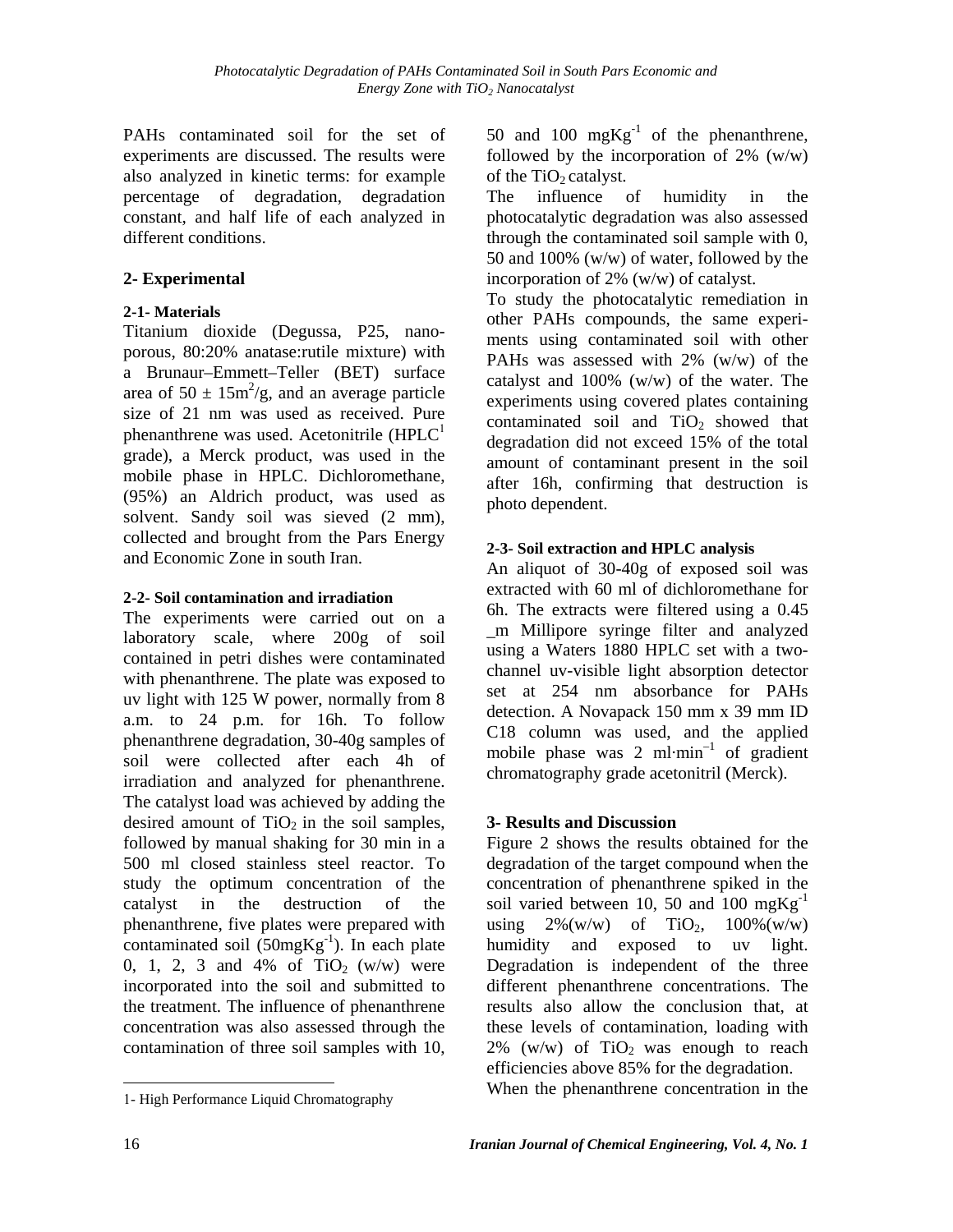soil was fixed at  $50mgKg^{-1}$ , changes in the concentration of TiO<sub>2</sub> from 2 to 4% (w/w) have no significant effect in the rate of phenanthrene degradation, as presented in Figure 3. The results also show that the degradation efficiency of phenanthrene with 1% (w/w) catalyst is about 70% and therefore the optimum catalyst concentration is  $2\%$  (w/w) of TiO<sub>2</sub>.

The humidity effect in the photo degradation of contaminated soil is clearly shown in Figure 4. The humidity varied between 0, 50 and 100% (w/w) when the phenanthrene concentration in the soil was fixed at  $50mgKg^{-1}$  using 2% (w/w) of TiO<sub>2</sub>. In the absence of humidity, only 3-4% of the contaminated soil has degraded after 16h of uv light concentration, and 100% (w/w) of the water is used in the photoremediation process. On the other hand, when the humidity increases, the degradation rate also increases.



**Figure 2.** Influence of phenanthrene concentration on the photocatalyst degradation in soil in presence of TiO<sub>2</sub>



**Figure 3.** Influence of TiO<sub>2</sub> load on the photodegradation of phenanthrene ( $50mgKg^{-1}$ ) in soil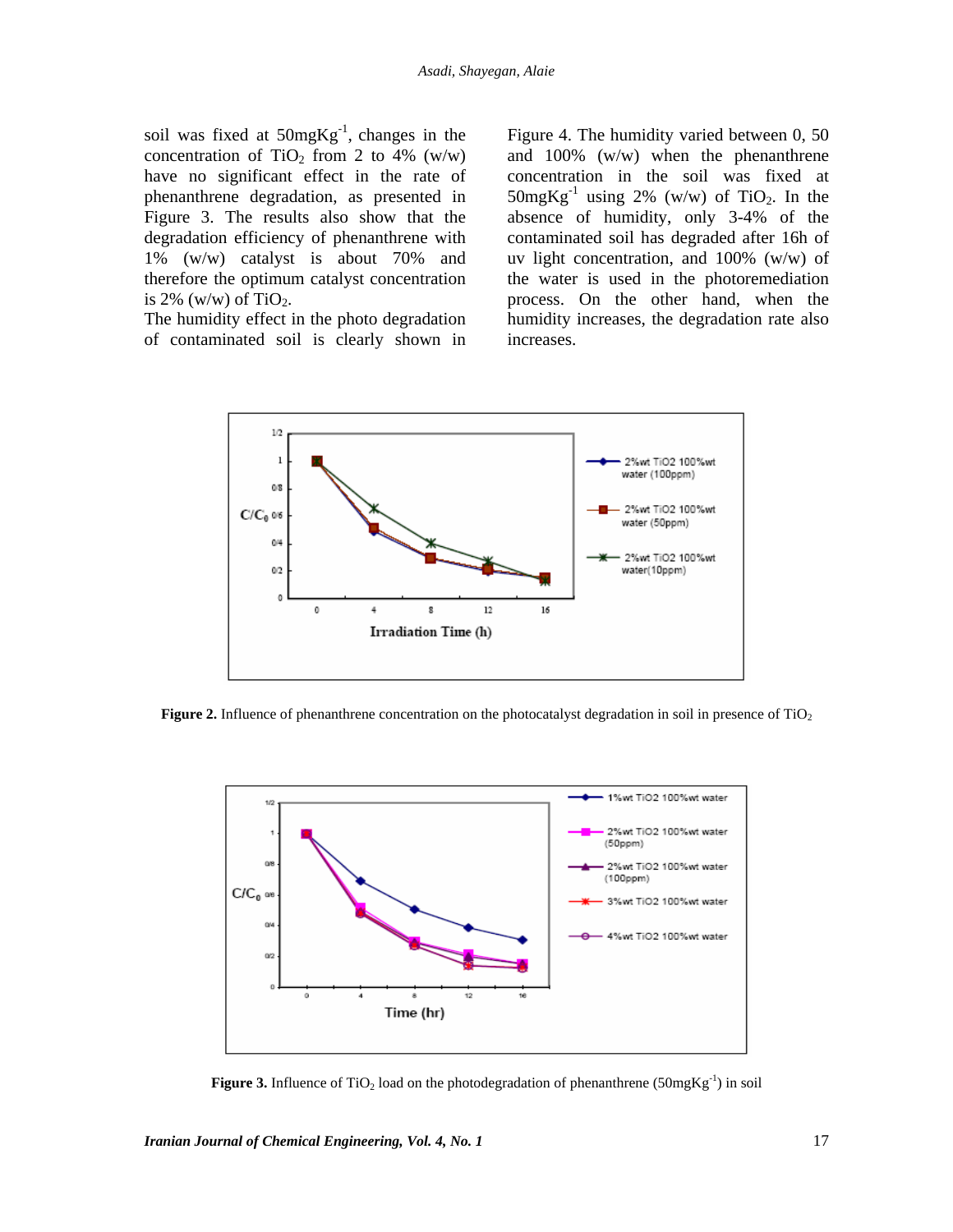

**Figure 4.** Influence of humidity on the photocatalystic degradation of phenanthrene in soil in presence of TiO<sub>2</sub>.

Several experimental results indicated that the photodegradation rates of various organic contaminants fitted the Langmuir–Hinshelwood model[10,11]. The Langmuir–Hinshelwood rate form is

$$
r_{\rm R} = \frac{-dC_{\rm R}}{dt} = \frac{k_{\rm r} \kappa_{\rm R}}{1 + \kappa_{\rm R}}\tag{1}
$$

Where  $r_R$  is the reaction rate of the reactant,  $C_R$  the concentration of the reactant, t the illumination time,  $k_r$  the reaction rate constant, and K the adsorption coefficient. Integration of Eq. (1) yield Eq. (2):

$$
-\ln\left(\frac{C_R}{C_{R0}}\right) + K(C_{R0} - C_R) = k_r Kt
$$
 (2)

When the initial concentration  $C_{R0}$  is low,

Eq.  $(2)$  is altered to Eq.  $(3)$ :

$$
-\ln\left(\frac{C_R}{C_{R0}}\right) = k_{app}t
$$
 (3)

which express pseudo-first-order reactions, where  $k_{app}$  is the apparent photo degradation rate constant. The photo degradation kinetic curves of the phenanthrene under uv light irradiation are presented in Figure 5.

The values of  $k_{app}$  and the linear regression coefficients for the pseudo-first-order kinetics of the phenanthrene degradation are listed in Table 1. According to these results, the photodegradation kinetics phenanthrene follows a pseudo-first-order degradation curve, which is consistent with the Langmuir–Hinshelwood model.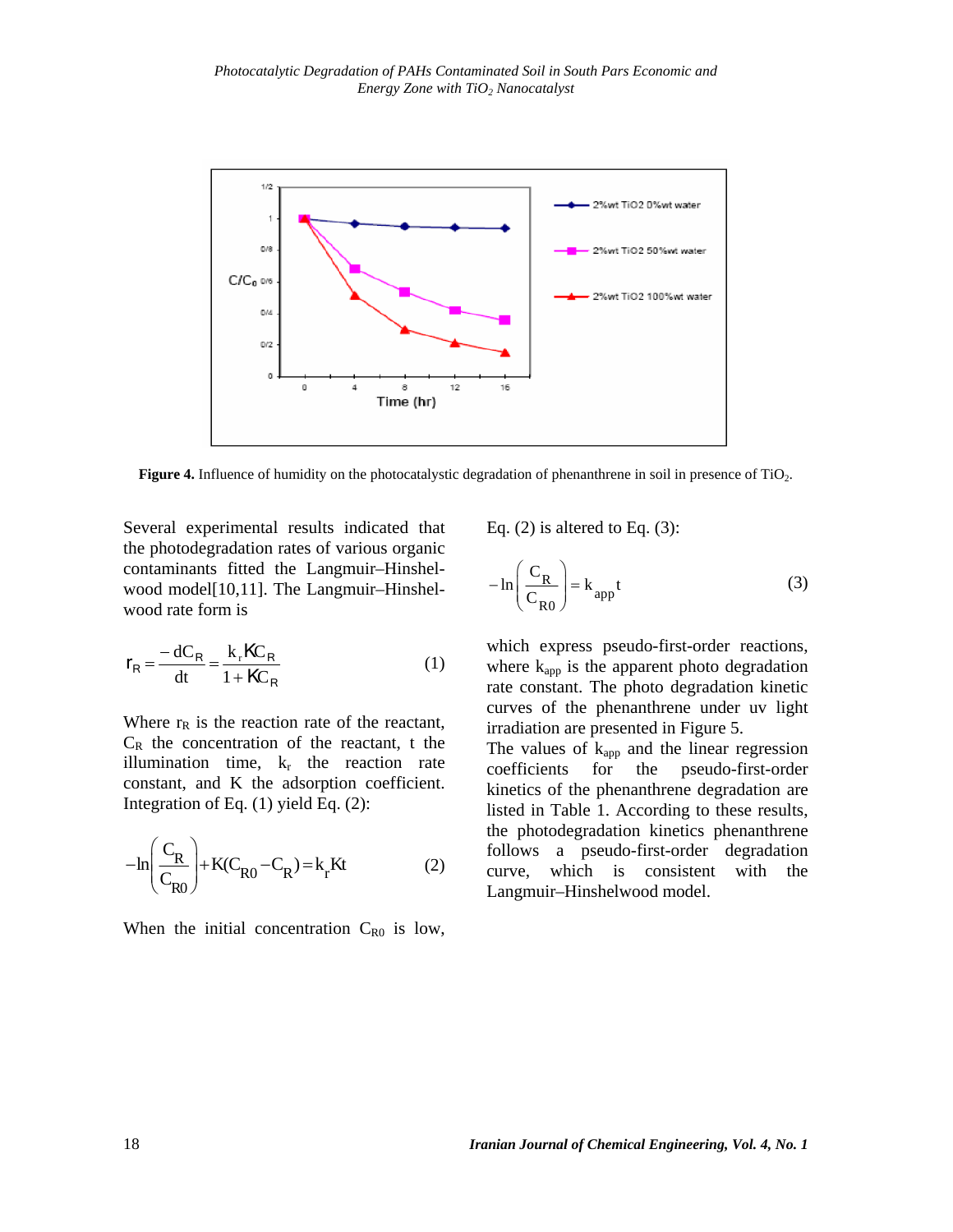

**Figure 5.** the photodegradation kinetic curves of the phenanthrene in presence of TiO<sub>2</sub> under uv light irradiation

| <b>Photoreactive conditions</b>              | $\frac{k_{app}}{(hr^{-1})}$ | R      | $t_{1/2}$ |  |
|----------------------------------------------|-----------------------------|--------|-----------|--|
|                                              |                             |        | (hr)      |  |
| $1\%$ (w/w) TiO <sub>2</sub> (50mg/kg soil)  | 0.0772                      | 0.987  | 9         |  |
| $2\%$ (w/w) TiO <sub>2</sub> (50mg/kg soil)  | 0.1268                      | 0.9609 | 5.5       |  |
| $2\%$ (w/w) TiO <sub>2</sub> (100mg/kg soil) | 0.1292                      | 0.9483 | 5.4       |  |
| $3\%$ (w/w) TiO <sub>2</sub> (50mg/kg soil)  | 0.1448                      | 0.9443 | 4.79      |  |
| $4\%$ (w/w) TiO <sub>2</sub> (50 mg/kg soil) | 0.1462                      | 0.952  | 4.74      |  |
|                                              |                             |        |           |  |

**Table 1.** Kinetic parameters for photodegradation of phenanthrene in presence of TiO<sub>2</sub> under irradiation of uv light

The photodegradation of other PAHs components such as pyrene, flouranthene, and antheracene that have the same structure type as phenanthrene show that these components were undergoing degradation in the presence of  $2\%$  (w/w) TiO<sub>2</sub> and 100% (w/w) humidity. (Figure 6).